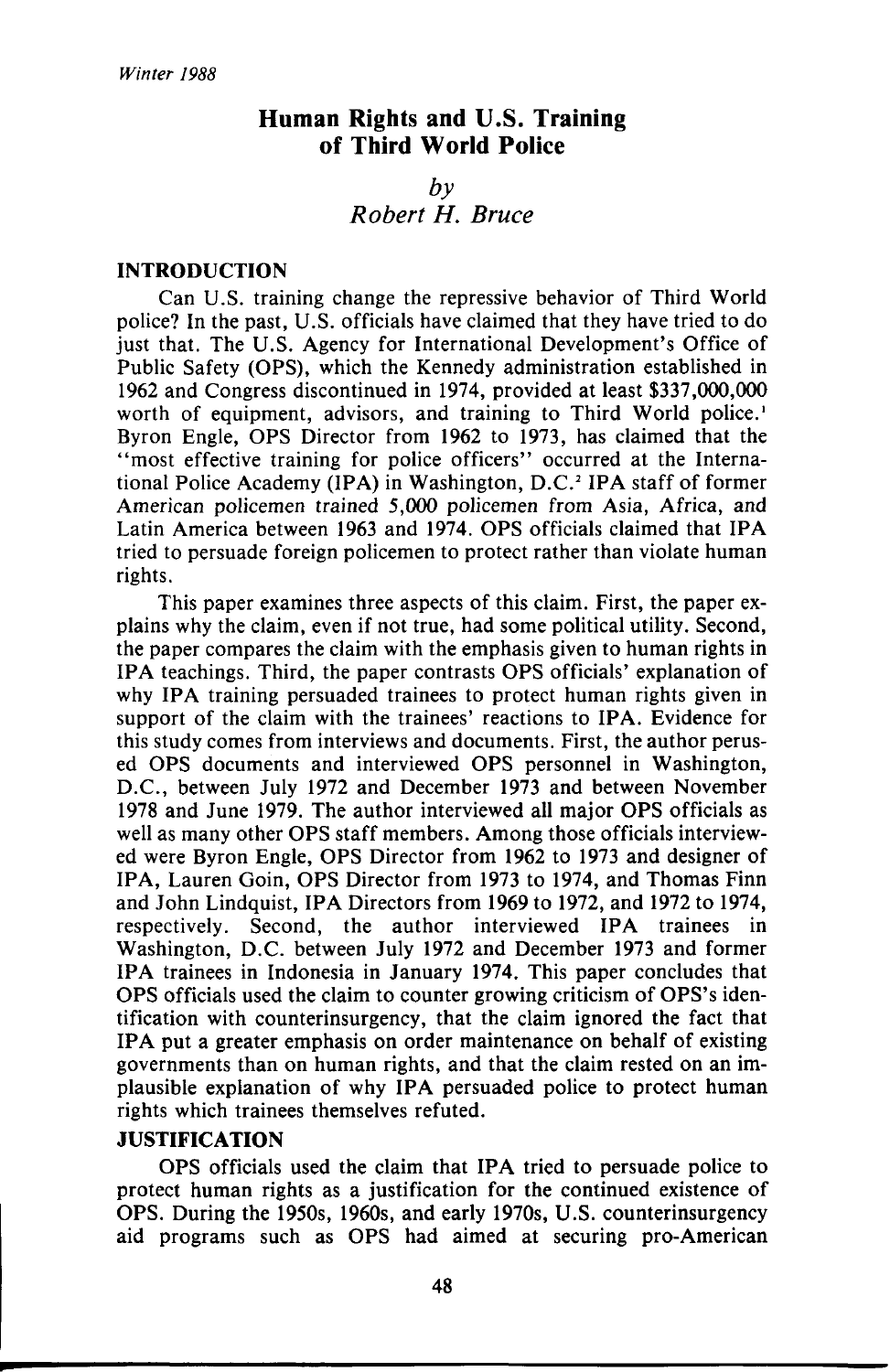governments in the Third World against what were alleged to be Communist or Communist inspired insurgencies. U.S. administrations often claimed that such aid enabled the United States to reform the conduct of recipient forces. They viewed reform as a goal which if achieved would make insurgency-threatened governments more popular and thus dilute the appeal of insurgents. They also viewed reform as a palliative, helping to make counterinsurgency aid more acceptable to critics within the United States, and thus helping to dilute growing opposition to such aid. This was particularly true for OPS.

OPS and IPA were closely identified with counterinsurgency. For example, Supporting Assistance funds to shore up governments facing an immediate insurgency threat amounted to \$288,023,000 or 67.5 percent of total OPS funding obligations between the fiscal years 1963 and 1973.<sup>3</sup> OPS had its largest program in Vietnam. That program received \$139,847,000 or 41.4 percent of all OPS funds between FY 1963 and FY 1973. Supporting Assistance amounted to \$128,184,000 or 91.7 percent of the Vietnam program's funds. In FY 1969, for instance, the Vietnam program accounted for 56.3 percent of all OPS funds.<sup>4</sup> Statements, too, indicated that OPS was a counterinsurgency program. In 1964, David Bell, AID Administrator, for instance, said OPS improved police capabilities to "counter Communist-inspired or exploited subversion and insurgency."<sup>5</sup> AID General Notice November 30, 1962 noted that "police assistance programs directly serve the high priority objective of internal security."<sup>6</sup> Internal security figured prominently in the IPA curriculum. Table 1 lists topics in the Internal Security portion of the 1967 curriculum.

Although OPS's close identification with counterinsurgency had once gained it support, such identification became a liability; OPS officials increasingly used the claim of the protection of human rights to justify the need for OPS to critics. OPS officials pointed to IPA's attempt to teach trainees to protect human rights to counter criticism that OPS was helping Third World police to act as more efficient and effective instruments of repressive governments. To reduce the impression of IPA as teaching counterinsurgency, OPS revised the internal security portion of the curriculum, in part because of political pressures. In 1972, emphasis in the internal security section changed from countering Communist insurgency to protection of high officials from assassination, airline security, countering kidnapping, bomb threats, and robberies.<sup>7</sup> Some of this shift away from counter-Communist activities amounted to nothing more than hiding that topic within other subjects. For instance, the subject "Communist Operational Views on Insurgency" (described in the curriculum revised in July 1969 as "A Review of Communist Strategy for 'Wars of National Liberation'")<sup>8</sup> disappeared as a distinct topic only to re-emerge as part of another topic.<sup>9</sup> In a 1973 statement IPA ended internal security as an area of study. Many of the matters included in the internal security area of the 1972 curriculum, however, resurfaced in the police operations area. Such cosmetic changes do not indicate a change in the IPA emphasis on internal security, though OPS officials hoped this would help defuse the charges made by critics. Lauren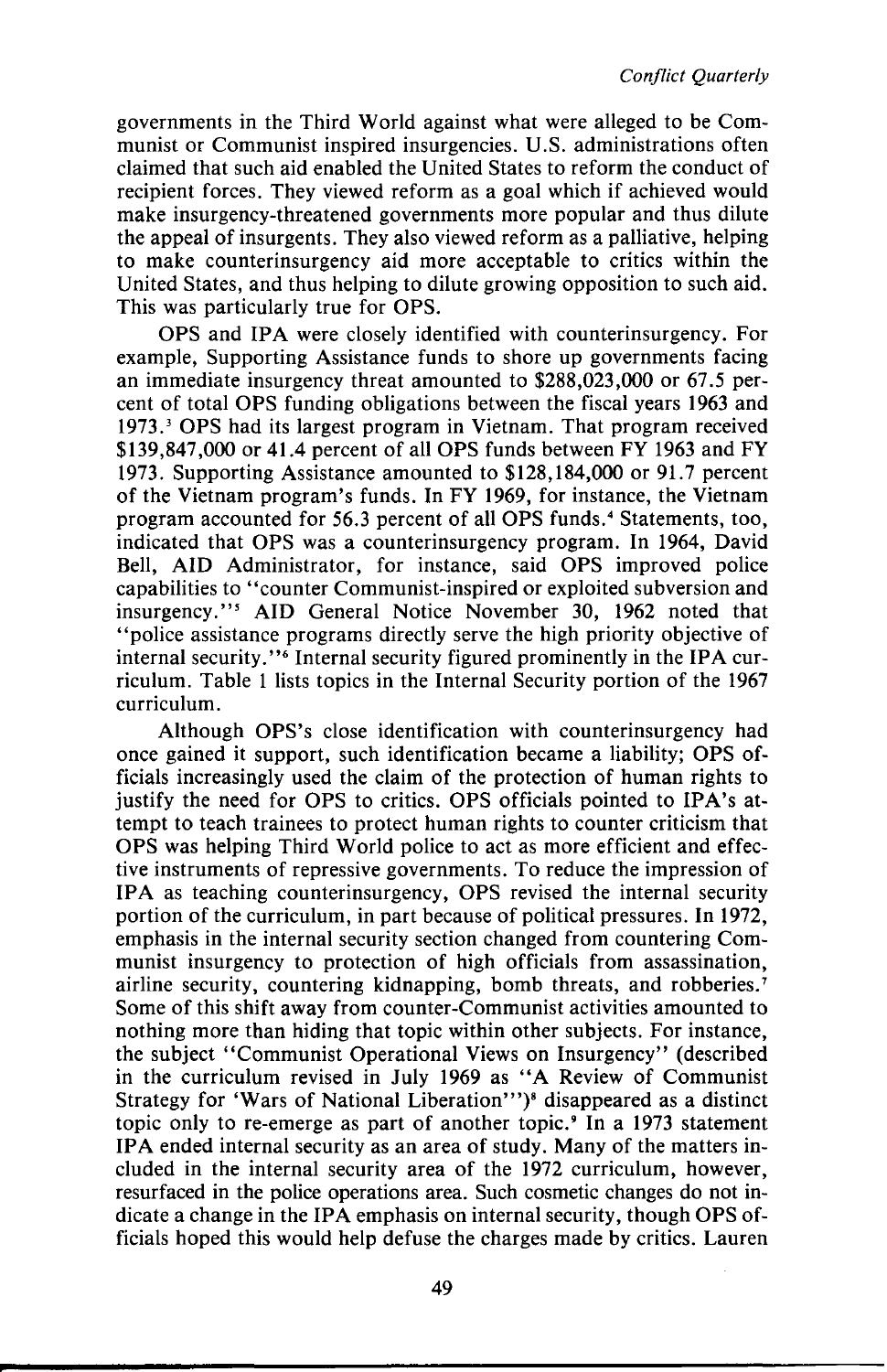Goin, OPS Director from 1973 to 1974, thought that this shift away from counterinsurgency and toward human rights to justify certain training would allow OPS to survive. Even after Congress stopped overseas programs, he believed Congress would let the International Police Academy continue. In fact, OPS officials planned to expand the IPA program, Goin has claimed.<sup>10</sup> The shift in justification, however, failed. OPS blamed a "left leaning turn" in Congress, helped by "news media having a similar bent." for the Congressional action which halted OPS.<sup>11</sup>

### **TEACHINGS**

In response to political pressures, OPS instituted cosmetic changes in the IPA curriculum to make it appear as if the counterinsurgency emphasis had been reduced and the human rights component increased. Although IPA teachings included human rights, IPA continued to give greater emphasis to ideas that expressed the need for police to maintain order. Yet, OPS officials played down this emphasis on order maintenance in IPA teachings when they claimed IPA tried to persuade police to protect human rights.

IPA offered both the General Course and a Senior Course. Most trainees attended the General Course. IPA designed it for middle level officers holding "supervisory positions in operations or administrative support elements" of police forces.<sup>12</sup> Trainees needed a high school diploma and three years of police experience. The course consisted of thirteen weeks of general training followed by three or four weeks of more specialized training in one aspect of police work. IPA taught in English, Spanish, and French, giving fourteen courses each year on the average. Between 1964 and June 1972, 3,746 trainees came from 71 countries. Higher ranking officers took the Senior Officers Course, which trained policemen in "executive positions with responsibility for establishing policy, staff planning, or who command major operational elements" at the national, provincial, or municipal level.<sup>13</sup> IPA accepted no one ranking lower than Senior Superintendent or Lt. Colonel. The trainees had a minimum of five years police experience and a high school diploma. The course lasted fourteen weeks, offered once a year in English and once a year in Spanish. Between 1964 and June 1972, 335 trainees came from 42 countries. John Lindquist, IPA Director from 1972 to 1974, has claimed that in both the General and Senior Courses IPA had the "best professional curriculum possible."<sup>14</sup>

IPA taught ideas that OPS officials considered important. IPA did not try to teach "operational techniques," because most police forces of the world are "quite good" in teaching them, according to Engle.<sup>15</sup> "We weren't involved in narrow subject matter," Thomas Finn, IPA Director from 1969 to 1973, has asserted, "but rather broad concepts."<sup>16</sup> The OPS *Program Guide* declared that OPS tried to improve the "character" of foreign police.<sup>17</sup> John Manopoli, Deputy Director of OPS from 1973 to 1975, asserted that "we were doing our best to change the direction of these police forces." IPA "corrected some bad habits" that foreign policemen had by "inculcating" IPA ideas as the guide to "proper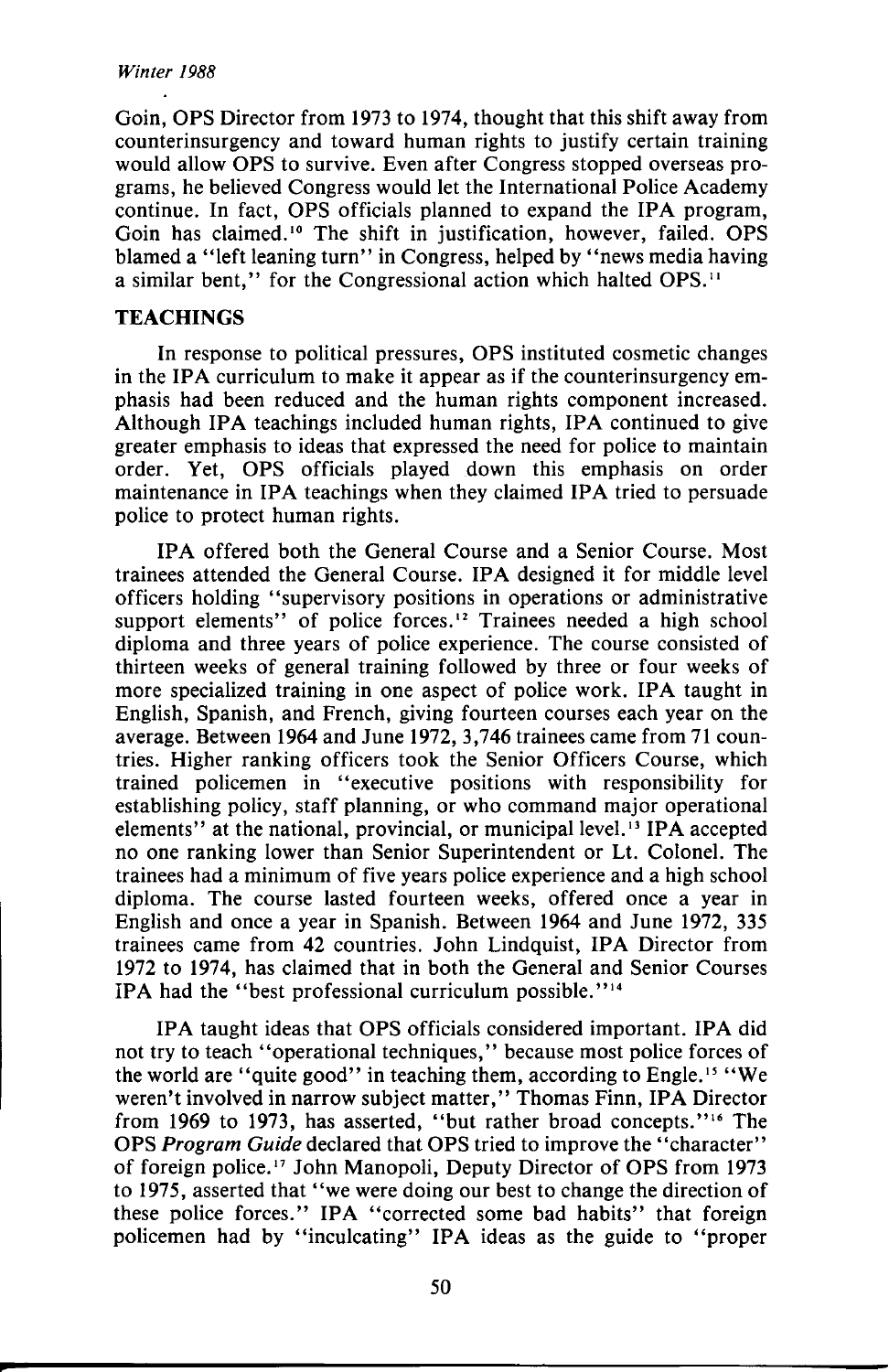conduct."<sup>18</sup> Manopoli could not "understand why liberals attack the program when it should be supported by them because it creates police forces to protect the natural rights of individuals.""

True, IPA did teach about human rights, informing trainees that police must protect "basic human rights," as Engle has claimed.<sup>20</sup> However, what constituted basic human rights varied. OPS officials often explained human rights in terms of other ideas taught to trainees that they subsumed under the notion of the public service role for police. Engle said IPA emphasized the idea of "police as a public service."<sup>21</sup> Police, in the public service role, respond to public needs and help create a more democratic and humane society. OPS claimed these ideas were "interwoven throughout the fabric of IPA instructions."<sup>22</sup> Goin declared that "our doctrine is to turn . . . police around 180 degrees—to get the police to operate in a way that makes their role acceptable to the people."<sup>23</sup> "What we wanted to get across was a concept of policing—to bring the police as close to the people as possible, to be representatives of a democratic society," Engle explained. IPA teachings, Finn maintained, revolve around the idea that government is "subordinate to the people."<sup>24</sup> The "people are the police and have delegated their law enforcement functions" to them.<sup>25</sup> Police, for example, protect the "right of dissent" and guarantee "popular participation in the political process,"<sup>26</sup> and Engle argued that IPA stressed that the police served not process, and Engle diguid that If A stressed that the police served not<br>as a "repressive institution but as a protective institution."<sup>27</sup> IPA taught police to "act democratically, to be the friend and protector of people," ponce to according to the fitch and protector of people,<br>according to Engle.<sup>28</sup> It is these ideas that OPS officials cited when claiming that IPA training taught foreign police to protect rather than violate human rights.

Yet, under pressure from critics threatening the very survival of OPS, when it suited their purposes OPS officials tended to ignore the fact that IPA teachings subordinated concern for protecting human rights to the more important and urgent task of maintaining order. What IPA taught about the importance of order is illustrated by statements from OPS officials and IPA trainees. IPA taught trainees that "absolute chaos" confronts many countries, according to Finn. If the ordinary processes of governments are disrupted, he continued, there is "anarchy floating around."<sup>29</sup> In a speech at an IPA graduation ceremony, one trainee said he learned that "a seething turmoil threatens, with alarming magnitude, the very foundation of society itself."<sup>30</sup> Another trainee discovered that "police are up against a pervasive social sickness."<sup>31</sup> Yet another trainee perceived police as preventing countries from being in a state of chaos and beset by all sorts of disturbances."<sup>32</sup> "It is evolution" versus revolution," Manopoli asserted.<sup>33</sup> Orderly change "portends progress."<sup>34</sup> By being "agents of order" police are also "agents of change."<sup>35</sup> Police responsibilities, according to OPS, range from traffic control and crime detection through riot control to urban terrorism countermeasures and paramilitary action.<sup>36</sup> The policeman, Engle explained, is "much more than a queller of riots or restorer of order. At his best a policeman isolates problems before they develop and nips them in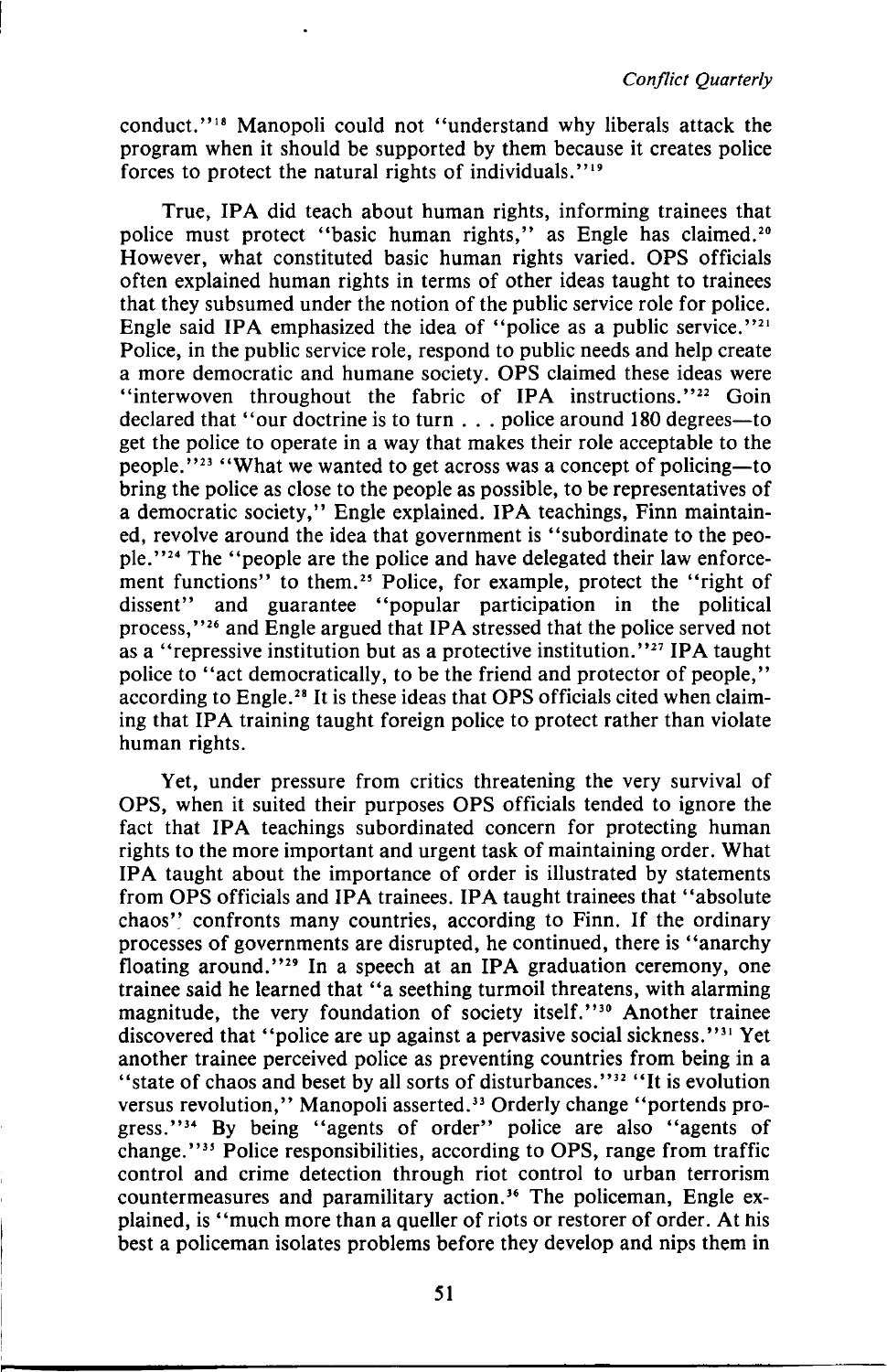the bud."<sup>37</sup> That IPA gave greater prominence and urgency to the duty of police to serve their government as effective instruments of order is illustrated by OPS's own evaluation of its program in El Salvador, which included IPA training. Nowhere in the document is the notion of police as protectors of human rights mentioned as either a goal or an accomplishment of the program.<sup>38</sup>

### **EXPLANATION**

In their efforts to prove the validity of their claim that IPA tried to persuade foreign police to protect rather than violate human rights, OPS officials often presented an implausible explanation of why such a change in behavior resulted from IPA training. In response to charges from critics that IPA trainees acted no better than the repressive governments that employed them, OPS officials attempted to show that police had some independence from their governments and that IPA could influence police. As a result of IPA training, Goin has written, "each officer carries back to his respective country new visions, ideas and ideals of professional law enforcement. And each, sowing seeds of humanity, honesty, dedication, devotion, and freshly gained knowledge."<sup>39</sup> To make such a claim seem credible, OPS officials used an explanation of how IPA changed police behavior that often miscast trainees as reformminded, autonomous decision makers, underemphasizing the influence of local governments and cultures, and overemphasizing the universality of police work and the relevance of the American experience.

Take, for example, OPS officials' statements that IPA taught universally applicable ideas which trainees recognized as superior to their own. Goin insisted "the concepts taught at IPA had universal applicability. There is a commonality of principles."<sup>40</sup> Manopoli claimed IPA taught "a philosophy applicable anywhere."<sup>41</sup> Goin argued that IPA training met "the needs common to police forces of the world,"<sup>42</sup> for police work was essentially the same everywhere. "Regardless of what color policemen are, the suits they wear, what they call themselves, they are all the same. They are the same for the simple reason that a policeman exists in society as a behavior control mechanism. The basic principles of what is done, how it is done, and why it is done are the same." Goin has said that "IPA's real strength was in being able to deal with these kinds of subjects that are easily adaptable to the various locations, cultures, and laws throughout the world." He has contended that "how police are able to do their job relates to the subjects of human relationships, supervisor-subordinate relationships, how you train a person to do something [are all] common concerns of any police organization."<sup>43</sup> Trainees "understood the superiority of IPA ideas. The ideas simply were more useful than what they were used to and they knew it," Finn asserted.<sup>44</sup>

The statements of OPS officials were often inconsistent. On the one hand, OPS officials claimed IPA refrained from teaching about politics and America. IPA did not "superimpose the U.S. police system, geared to our country on other nations." IPA did not attempt to apply American "solutions" to Third World police problems. "On the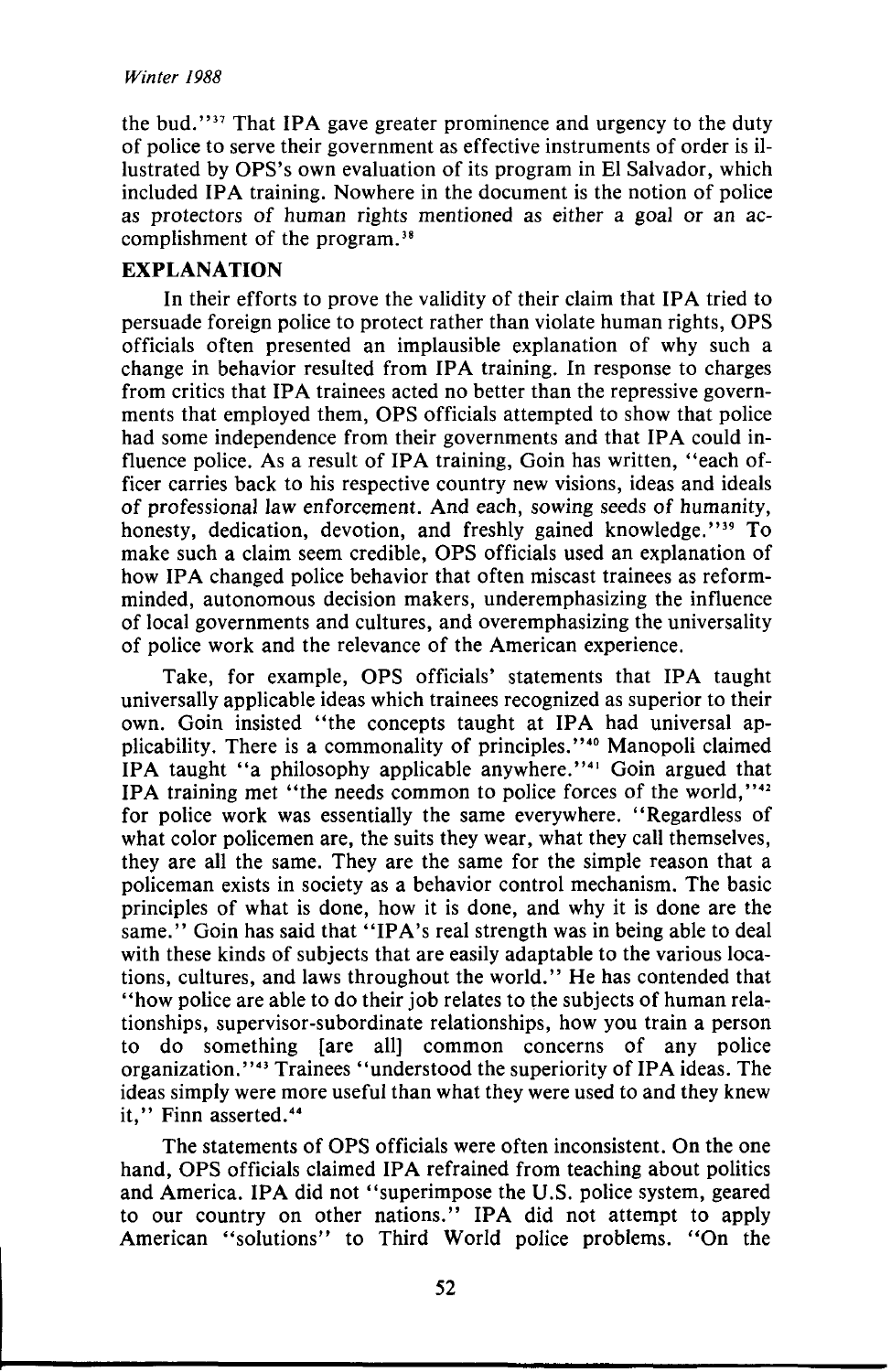contrary, the programs are designed to emphasize essentials,"<sup>45</sup> and so, Goin declared, "IPA did not consciously expound the virtues of the U.S. way of doing things. As a matter of fact, IPA consciously kept from it." He went on to say that "we did not philosophize about ideologies and political theories and this country's approach to a particular subject from a political basis . . .. It is, however, very tempting sometimes to tell them what to think." Initially, continued Goin, "it was a conscious effort not to praise capitalism and attack Communism," but "it became second nature for us at the academy to focus on the professional subject aspects and try to present these in a way that could be adapted to whatever police system."<sup>46</sup> Manopoli concurred, saying, "Our whole approach was to stay away from things of a political nature."<sup>47</sup> "Nowhere did IPA tell trainees how they should conduct themselves politically, only that they should conduct themselves in a proper and democratic way."<sup>48</sup> Nevertheless, OPS officials maintained that the American experience was relevant to trainees' needs. IPA instructors did tell trainees about the Boston Tea Party and "our forefathers' fight against tyranny" to illustrate that American experience was relevant to Third World needs, according to Finn. Further, explaining the American judicial process proved to trainees the importance of the law and how police operate within it.<sup>49</sup> Manopoli stressed that telling trainees about development in the United States during the last forty years convinced them of the need for evolutionary change, and IPA generally taught trainees a "philosophy of democratic decent government like we have in the United States."<sup>50</sup>

Some OPS officials had faith in training as an instrument of reform, and this faith influenced their explanation. Engle, for example, was greatly influenced by his experiences training Japanese police during the post-war Occupation, and he later applied the lessons he learned in Japan to IPA. According to his own account, he went to Japan with faith in the efficacy of training to reform police; as a former director of personnel and training for the Kansas City Police Department, he believed he had succeeded in training police there to act humanely. This effort led to the job retraining police for the Supreme Commander for the Allied Powers in Japan. Although he knew little about Japan when he arrived there, he felt he soon understood Japanese police problems. The reorganization of the Japanese police, for Engle, amounted to "the best laboratory that anyone could be involved in," for "we could see how . . . [American police experts'] ideas worked in an oriental atmosphere." As part of the U.S. imposed reforms on Japanese police, Engle proposed to train all police "to make them act humanely." He set up schools where American policemen trained 2,200 Japanese policemen who, in turn, trained the rest of the 93,000 man force. The training program was "really about changing concepts from an autocratic society to a democratic society," he asserted. "Out of the training program grew the concept of the police as servants of the people and as a reflection of the democratic system the Japanese police still hold to. The change in the police brought about [by] the training," he claimed, "was one of the major historical changes in Japanese history." From his experiences in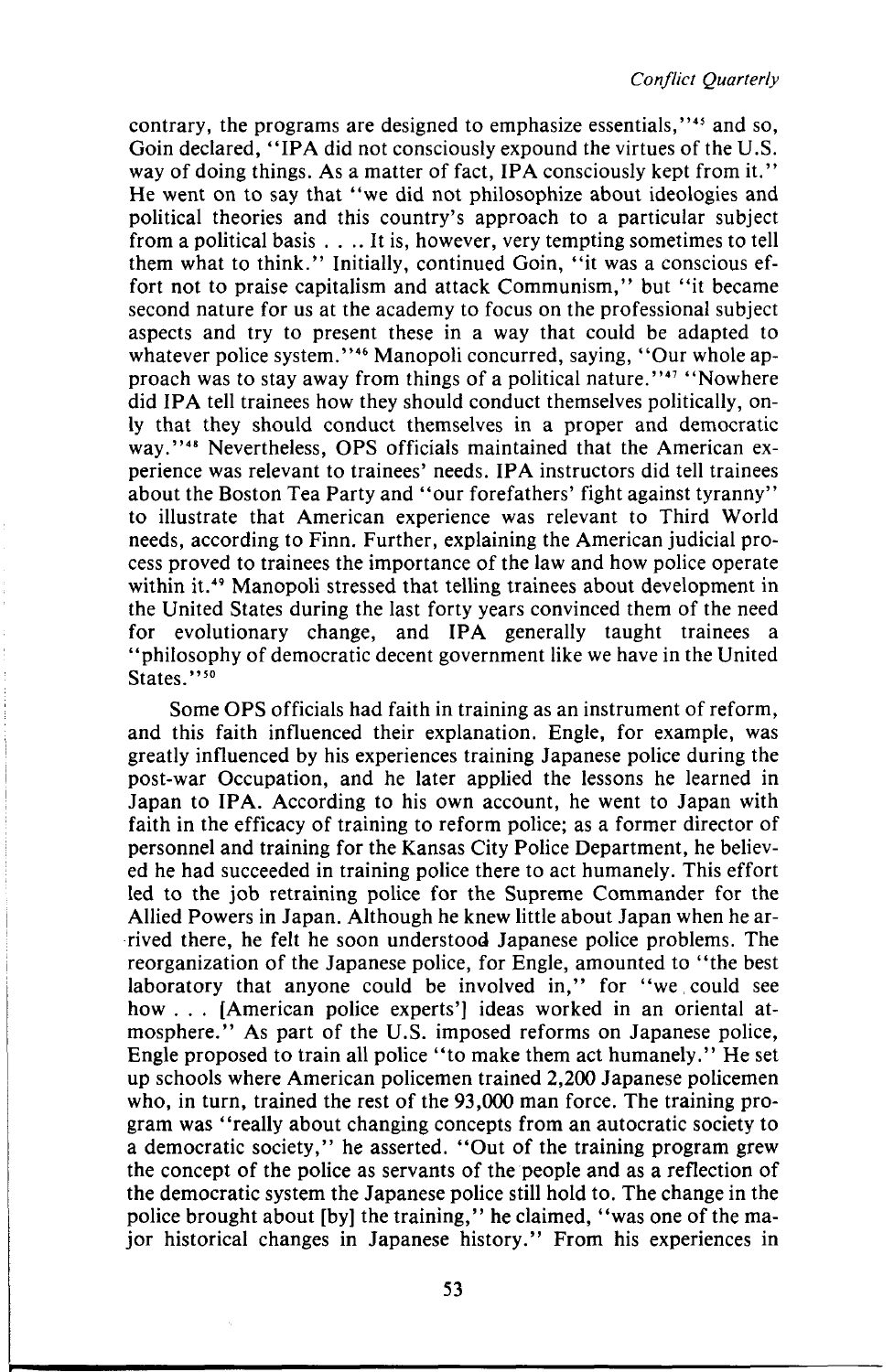Japan, Engle drew the lesson that U.S. training could reform the behavior of foreign police by training trainers to train other policemen. This lesson and the model provided by his training program in Japan later became a basis for the IPA. Although the authority of the United States over Japanese police during the Occupation could not easily be duplicated elsewhere, Engle's experiences in Japan contributed to his faith in training and helped shape IPA training efforts.<sup>51</sup> U.S. counterinsurgency policy and bureaucratic placement of the Office of Public Safety within AID enabled Engle to apply the lessons he had learned in Japan to the International Police Academy. President Kennedy had inherited a counterinsurgency police aid program established by the Eisenhower administration in 1954. Counterinsurgency programs for the administration meant more than just concern for increasing security capabilities of threatened governments; it meant reform, also. Kennedy ordered that "considerably greater emphasis" be placed on police aid and gave the responsibility for such assistance to AID, telling that body to set up an international police academy.<sup>52</sup> The bureaucratic placement of OPS within AID had the effect of allowing Engle, as Director of OPS, to design the IPA training program based, in part, on his experiences in Japan and faith in training to reform police.

Political expediency, naturally, contributed to OPS officials' implausible explanation of certain procedures. As OPS became increasingly under threat from opponents, OPS officials became less willing to acknowledge publicly any private doubts about the validity of the explanation. They needed to make it appear that IPA's impact on foreign police would come more quickly and more decisively than perhaps even the OPS might have believed. Since so many of the governments that received OPS assistance appeared repressive to critics of OPS, officials of that office needed to indicate that police could be somewhat independent of their governments and that IPA could persuade police to moderate their behavior. Thus, for political reasons, OPS officials needed an explanation that made IPA appear to alter, rather than reinforce, police behavior.

To prove the validity of their explanation, OPS used two flawed methods of assessment. First, OPS officials interpreted trainees' enthusiasm for the whole training experience, including travelling to and living in the United States, as indicating trainees' adoption of IPA teachings, including human rights. Second, OPS used subsequent promotions of former trainees as a measure of IPA persuasiveness. Here, of course, OPS assumed trainees returned home as active agents on behalf of the protection of human rights and that their police forces supported their individual efforts. Trainees, however, saw their role differently, and they refuted the explanation offered by OPS officials concerning the methods and reasons that IPA persuaded foreign police to protect rather than violate human rights.

Specifically, trainees refuted claims of what the two kinds of assessment proved. First, the trainees interviewed by the author indicated their considerable enthusiasm for the trip to the United States and their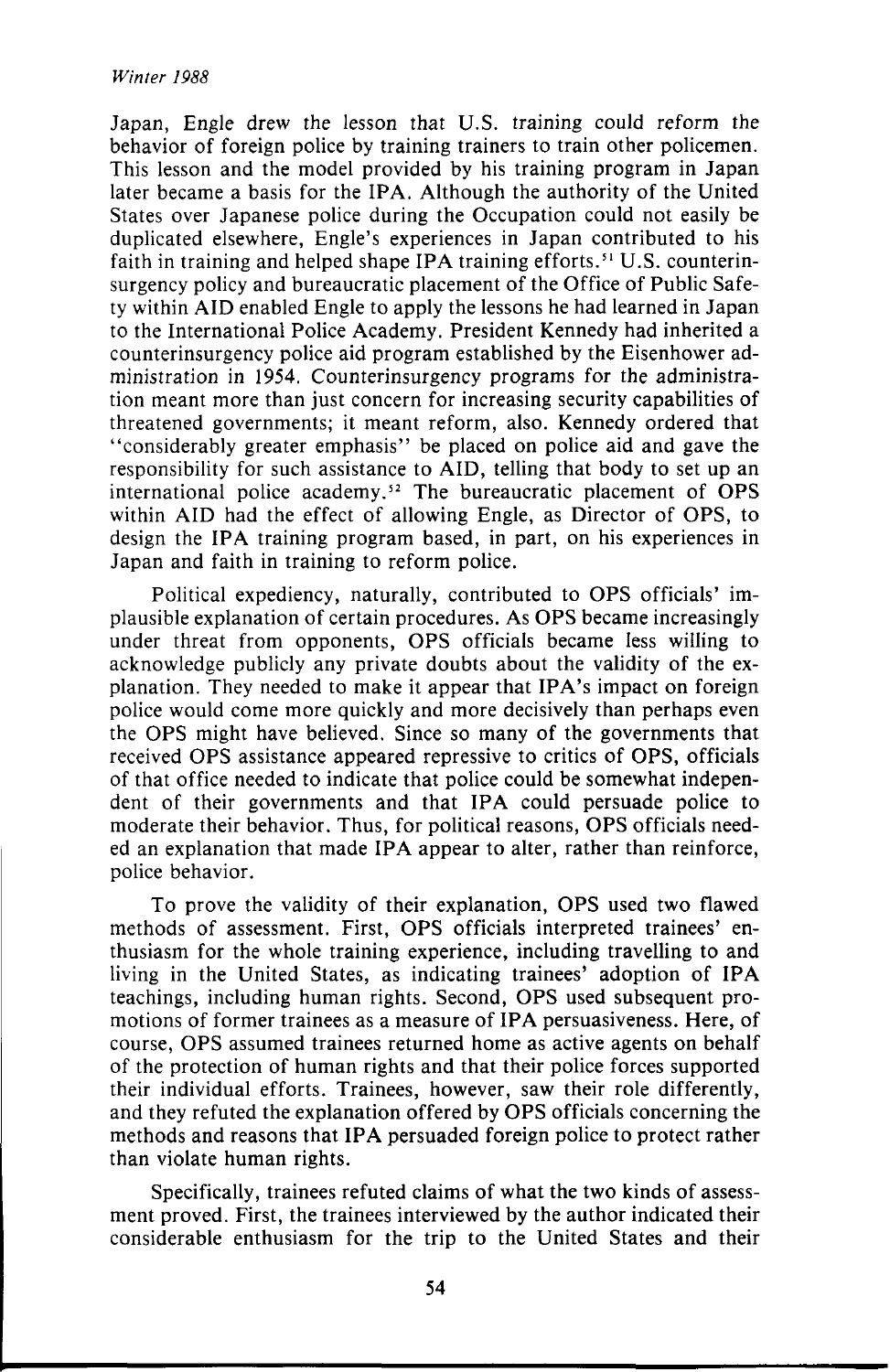subsequent sojourn there. They simply ignored IPA teachings they did not like, want, or understand, feeling that a show of interest in IPA teaching was a small price to pay for their more pleasurable activities. Second, the trainees knew that promotions were more likely to measure their ability to conform to the ideas espoused by their superiors within their home countries. This might well include rejecting the concept of human rights. According to trainees, instead of persuading police to protect rather than violate human rights, IPA training reinforced trainees' commitment to the police system and the police leaders at home. Highranking police officials used IPA training as a reward for loyalty. Only those approved by the ranking officials in each country's police force received approval to attend IPA. Potential trainees who had been, or might be, trouble-makers never got past the selection committees. Many trainees expressed the feeling that IPA training symbolized the satisfaction of police authorities with their conformity. Trainees said they could not adopt ideas inconsistent with their police leaders' interpretation of police work and had neither the power nor the inclination to introduce new ideas to their police forces. They did not understand how OPS officials could expect them, as middle-ranking officers, to be reformers. Possessing neither authority nor responsibility for change, they could only be conformers.<sup>54</sup>

### **CONCLUSION**

Three points arise from an examination of the claim that IPA training tried to persuade repressive foreign police to protect rather than violate human rights. The claim, even if not true, had some political utility for OPS officials trying to counter criticism that OPS was too closely identified with counterinsurgency. It ignored the fact that IPA teachings placed greater emphasis on maintenance of order than on protection of human rights and rested on an implausible explanation of why IPA persuaded foreign police to protect human rights—an explanation that IPA trainees themselves refuted.

Taking up this last point, the reactions of trainees to IPA training should not be surprising; they reconfirm the aphorism that it is easier to reinforce than to change the behavior of others outside one's control. After all, **IPA** trained middle-ranking foreign policemen for periods of only thirteen to seventeen weeks. To put it into perspective, OPS officials claimed that IPA could accomplish with foreign police that which many observers have asserted the American government could not accomplish with U.S. police forces even given more time, money, and manpower.<sup>55</sup> The lesson of **IPA** training reveals it is easier for the United States to reinforce behavior of foreign police than to change it. Applying this insight to U.S. attempts to persuade foreign police to protect rather than abuse human rights leads to the conclusion that attempts to change repressive behavior by U.S. training must fail. At best, the United States could reinforce the behavior of Third World police determined by the context within which police operate. If police abuse human rights already, it is unlikely U.S. training alone will reverse that without changes within the police operational context.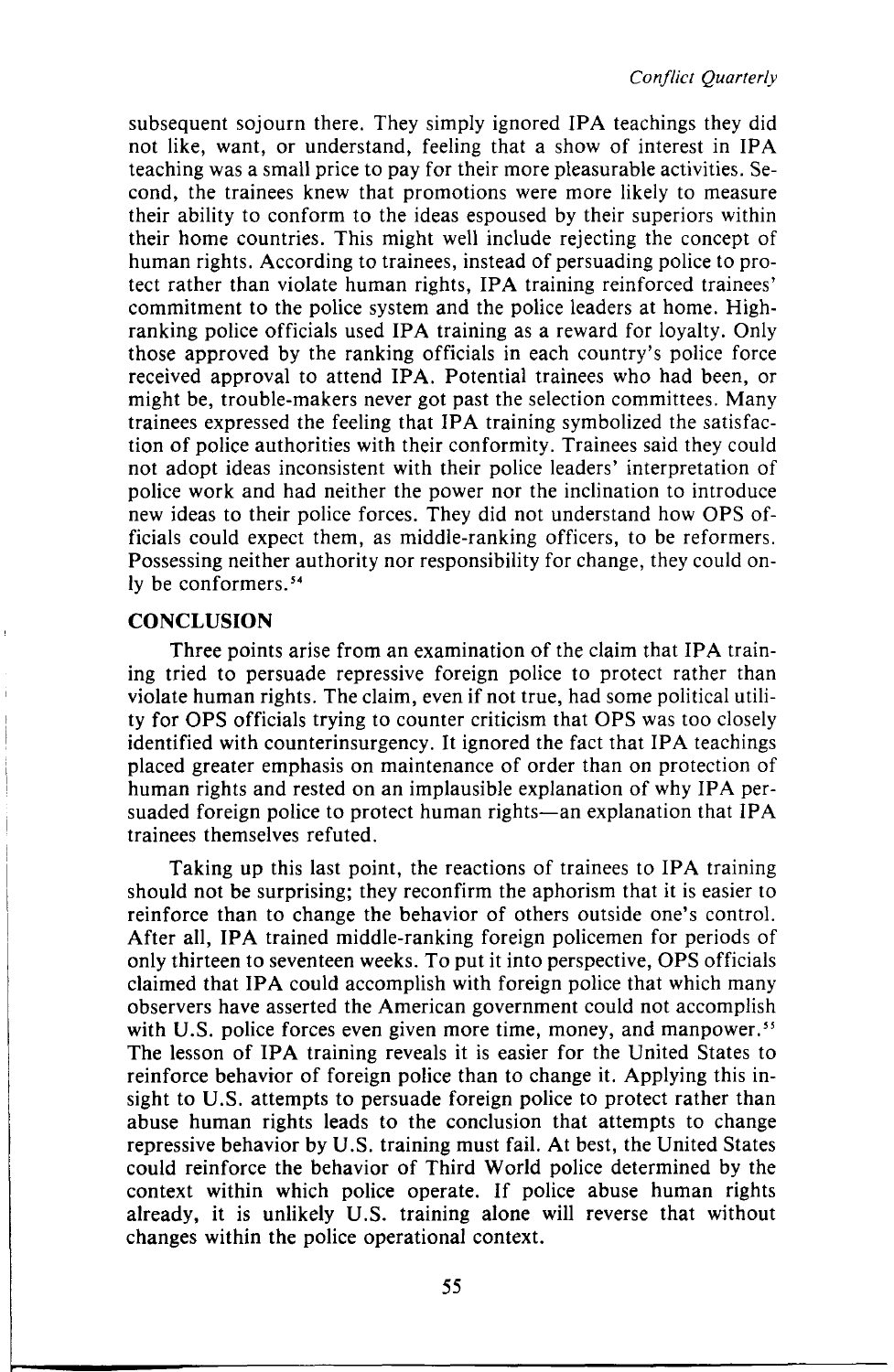#### *Winter 1988*

This point should be remembered when judging the merits of recent recommendations that the United States begin training to persuade Third World police to protect rather than violate human rights. Without acknowledging in its report that the United States once had such a program and that lessons might be learned from an assessment of its effects, the National Bipartisan Commission on Central America chaired by Henry Kissinger has recommended that the United States provide training to police in Central America. It claimed, implicitly at least, that if the United States were to revive aid to police—now banned by Congress in Section 660 of the Foreign Assistance Act—the United States would be able to train repressive police to protect human rights. The Commission further implied that if the U.S. trained El Salvador's internal security forces, where there has been "no training to professionalize and humanize operations," the U.S. would be able to reform their behavior. To help correct human rights violations, the Commission recommended that Congress consider lifting the ban on aid to foreign police, arguing that this "blanket legal prohibition against the provision of training and aid to police organizations has the paradoxical effect, in certain cases, of inhibiting our efforts to improve human rights."<sup>56</sup> Among the many questions that should be asked when assessing the Kissinger Commission's recommendations are the three questions suggested by this paper's examination of the claim that IPA training persuaded police to protect rather than violate human rights. Does the recommendation that the U.S. provide training to repressive police serve as a palliative, making aid more acceptable to critics concerned that such assistance may strengthen repressive police? Would training place greater emphasis on maintenance of order than on protection of human rights? Is there any real assurance that such training would change rather than reinforce the behavior of police that violate human rights? Based upon the IPA experience, these questions deserve careful consideration.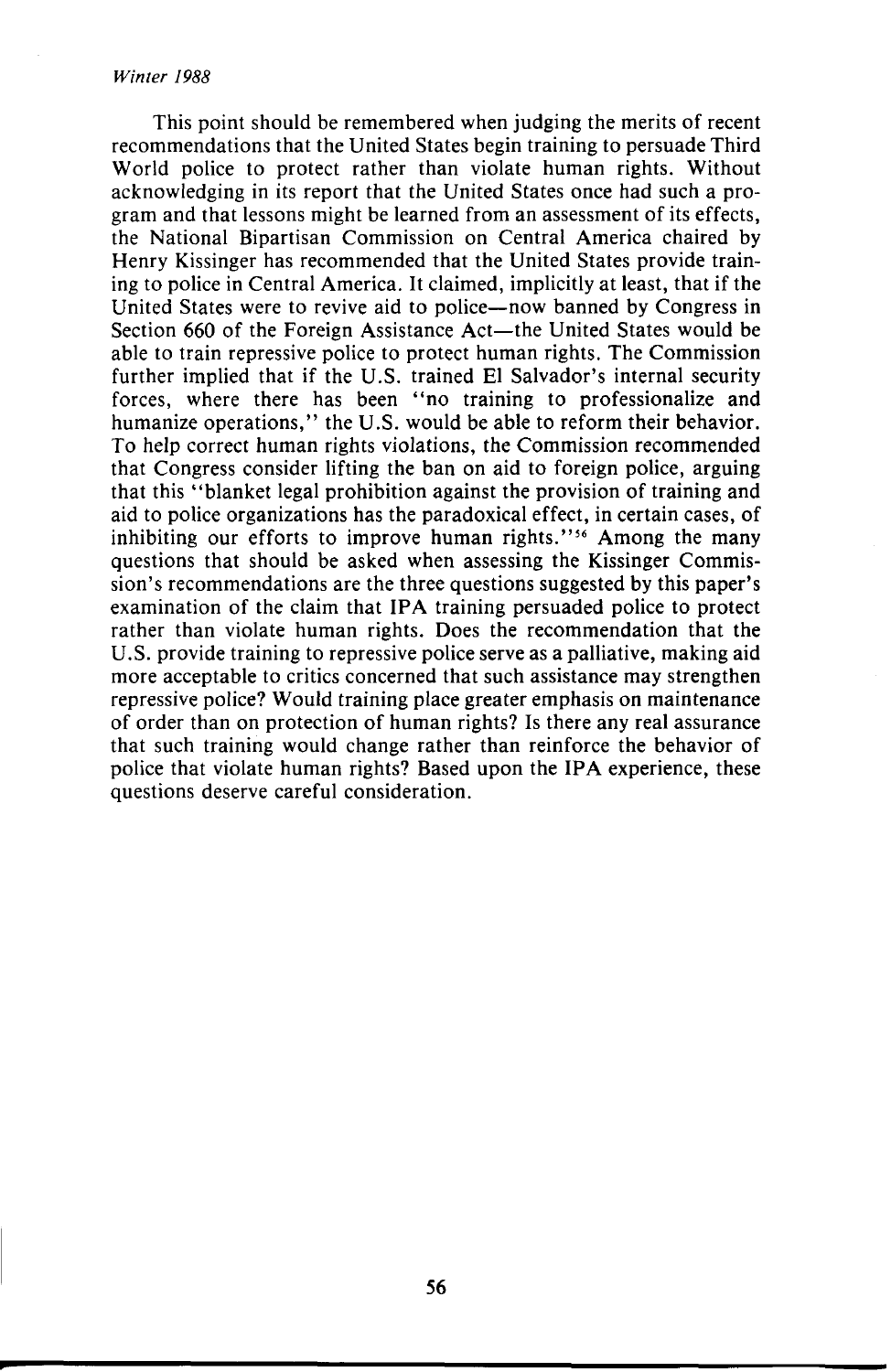### TABLE 1

# **INTERNAL SECURITY SECTION OF THE IPA CURRICULUM FOR 1967**

Introduction to internal security Nature of insurgency Basic framework for counterinsurgency policy Communist operational views on insurgency Introduction to civil disturbances Records and internal security Planning for riot control Riot control formations Photography in civil disturbances Special equipment for control of civil disturbances Workshop in control of civil disturbances Police baton Chemical munitions Explosives and demolitions Counterinsurgency intelligence Police and resources control Terrorist counter measures

### **For General Course only:**

Internal security services Threat to Latin America Tactical communications in control of civil disturbances

### **For Senior Course only:**

Environmental factors of insurgency Historical views on Communism Economic views on Insurgency Legal considerations in crowd and riot control Crowd and mob psychology

SOURCE: U.S., Agency for International Development, Office of Public Safety, "IPA Program of Instruction," 1967, pp. 2-3.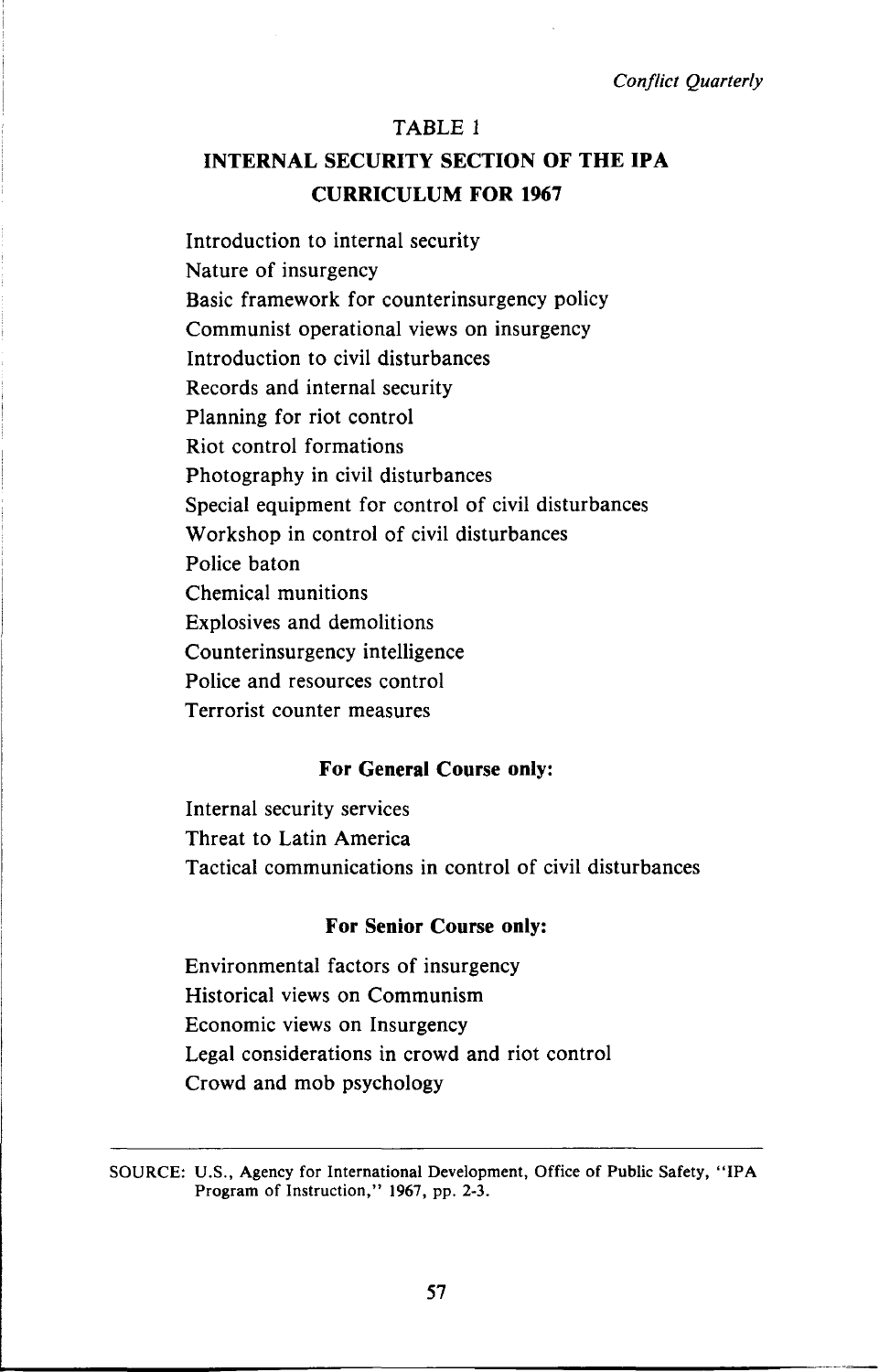#### **Endnotes**

- 1. For an overview of OPS see Thomas Lobe, "The Rise and Demise of the Office of Public Safety," *Armed Forces and Society,* vol. 9, no. 2 (1983), pp. 187-213.
- 2. U.S., Congress, House of Representatives, Hearings before House Committee on Appropriations on Foreign Assistance and Related Agencies Appropriations for 1973, 92nd Cong., 2nd sess, 1972, pt. 2, p.792.
- 3. U.S., Agency for International Development, Office of Public Safety, "Office of Public Safety Funding Obligations Profile, FY63-FY73," July 1974, p. 1.
- 4. *Ibid.*
- 5. U.S., Congress, Senate, Hearings before the Senate Committee on Appropriations on Foreign Assistance and Related Agencies Appropriations for 1965, 88th Cong., 2nd sess., 1964, p. 72.
- 6. U.S., Agency for International Development, "Office of Public Safety—Amendment to AID General Notice Dated November 1, 1962," November 30, 1962, p. 1.
- 7. U.S., Agency for International Development, Office of Public Safety, "Public Safety Activities," February 28, 1974, p. 4.
- 8. U.S., Agency for International Development, Office of Public Safety, "Program of Instruction," July 1969, p. 7.
- 9. U.S., Agency for International Development, Office of Public Safety, "Memo for the Record," May 15, 1972, p. 1.
- 10. Interview, Washington, D.C., May 25, 1979.
- 11. U.S., Agency for International Development, Office of Public Safety, "The Demise of the Office of Public Safety," January 20, 1975, p. 3.
- 12. U.S., Agency for International Development, Office of Public Safety, "International Police Academy," n.d., p. 1.
- 13. *Ibid.*
- 14. Interview, Washington, D.C., July 13, 1972.
- 15. Interview, Bethesda, Maryland, May 8, 1979.
- 16. Interview, Washington, D.C., May 7, 1979.
- 17. U.S., Agency for International Development, Office of Public Safety, *Program Guide: Public Safety Training,* June 1968, p. ii.
- 18. Interview, New Jersey, May 3, 1979.
- 19. Interview, Washington, D.C., July 7, 1972.
- 20. Interview, Washington, D.C., July 7, 1972.
- 21. Hearings before the House Committee on Appropriations for 1973, p. 784.
- 22. U.S., Agency for International Development, Office of Public Safety, "International Police Academy: Police and the Public," n.d., p. 2.
- 23. *Indonesian Observer* (Jakarta), January 31, 1974.
- 24. Interview, Washington, D.C., May 7, 1979.
- 25. AID, OPS "Police and Public," p. 2.
- 26. Hearings before the House Committee on Appropriations for 1973, p. 790.
- 27. Interview, Bethesda, Maryland, May 8, 1979.
- 28. Interview, Washington, D.C., July 7, 1972.
- 29. Interview, Washington, D.C., May 7, 1979.
- 30. Statement by Assistant Commissioner Arsenio Espinosa Concepcion, The Philippines, in "IPA Graduation," *International Police Academy Review,* October 1971, pp. 11-12.
- 31. Statement by Principal Jean Willbiro-Sako, Central African Republic, in "IPA Graduation," in *International Police Academy Review,* January 1974, p. 12.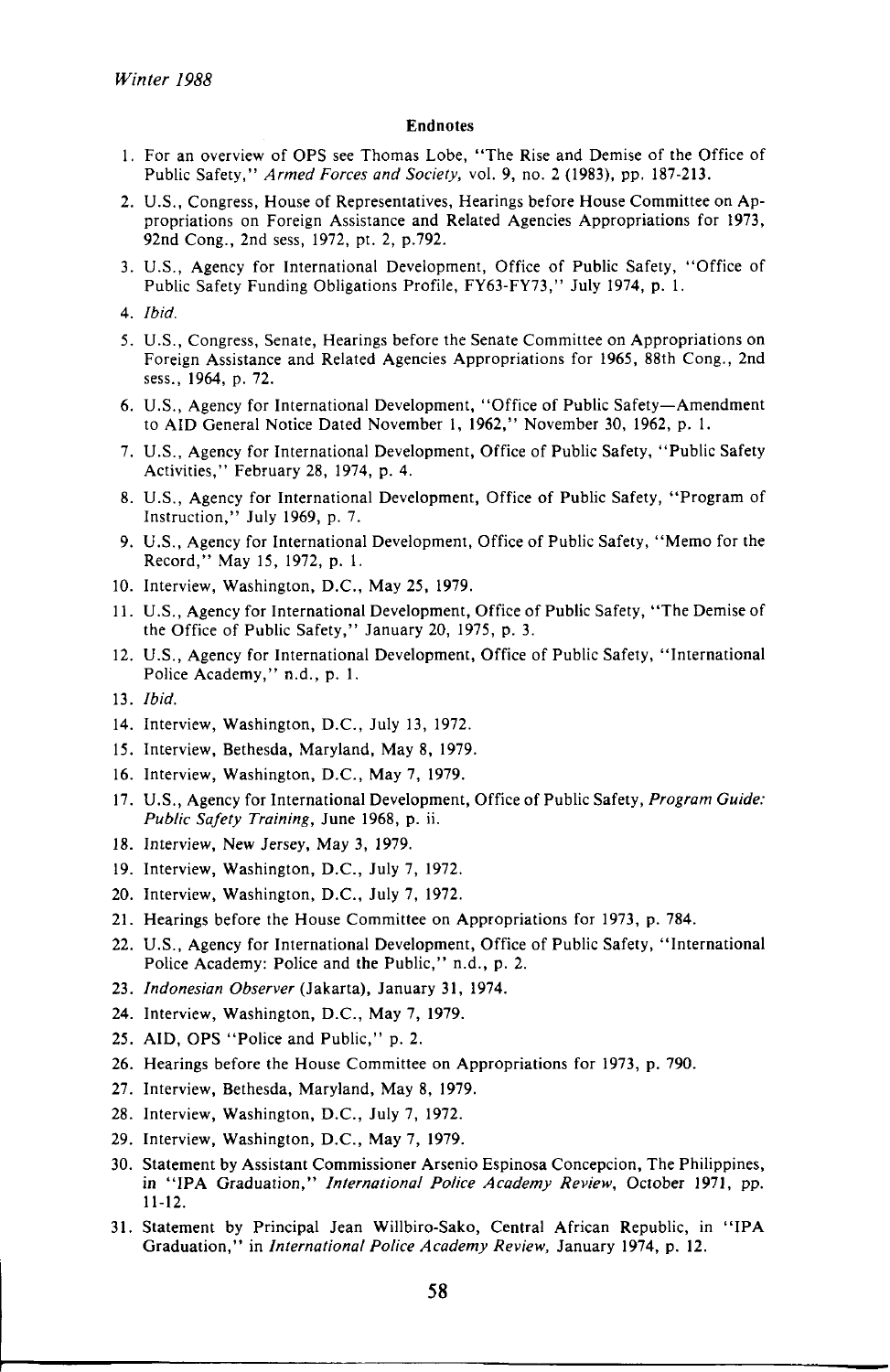- 32. Statement by Captain Francisco Medina Sanchez, Colombia, in "IPA Graduation," *International Police Academy Review,* October 1974, p. 14.
- 33. Interview, New Jersey, May 3, 1979.
- 34. Interview with Engle, Washington, D.C., July 7, 1972.
- 35. Lauren J. Goin, "Director's Message," *International Police Academy Review,* April 1974, p. 11.
- 36. U.S., Agency for International Development, Office of Public Safety, *The Internal Security Spectrum,* n.d., p. 1.
- 37. Byron Engle, "August Graduation," *International Police Academy Review,* October 1967, p. 9.
- 38. In "Termination Phase-Out Study: Public Safety Project, El Salvador," OPS has claimed that "U.S. Public Safety Assistance has been provided to the Government of El Salvador to develop the managerial and operational skills and effectiveness of its civil police forces" (p. 1). Since aid to the National Police started, for instance," considerable strides have been made. It has advanced from a nondescript cuarte-bound group of poorly trained men to a well-disciplined, well-trained, and respected uniformed corps. It has a good riot control capability, good investigative capability, good records, and fair communications and mobility. It handles routine law enforcement duties well" (p. 3). U.S., Agency for International Development, Office of Public Safety, "Termination Phase-Out Study: Public Safety Project, El Salvador," May 1974.
- 39. Lauren J. Goin, "IPA 10th Anniversary," *International Police Academy Review,*  January 1979, p. 2.
- 40. Interview, Washington, D.C., May 25, 1979.
- 41. Interview, New Jersey, May 3, 1979.
- 42. Goin, "Director's Message," p. ii.
- 43. Interview, Washington, D.C., May 25, 1979.
- 44. Interview, Washington, D.C., May 7, 1979.
- 45. U.S., Agency for International Development, Office of Public Safety, "A.I.D. Assistance to Civil Security Forces," January 26, 1973, p. 1.
- 46. Interview, Washington, D.C., May 25, 1979.
- 47. Interview, Washington, D.C., April 27, 1979.
- 48. Interview, New Jersey, May 3, 1979.
- 49. Interview, Washington, D.C., May 7, 1979.
- 50. Interview, New Jersey, May 3, 1979.
- 51. Interview, Bethesda, Maryland, May 8, 1979. In contrast to Engle's view, Shuichi Sugai, Professor of Law at Kyoto University, claimed in 1957 that the police had "nearly reverted to the pre-war system." This represented, he contended, a "backswing of the pendulum." Shuichi Sugai, "The Japanese Police System," in Robert E. Ward, ed., *Five Studies in Japanese Politics* (Ann Arbor, Michigan: University of Michigan Press, 1957), p. 1.
- 52. "Police Assistance Programs," *National Security Action Memorandum No. 177,*  August 7, 1962.
- 53. Interviews, Washington, D.C., 1972-73.
- 54. Interviews, Washington, D.C., 1972-73.
- 55. Kermit Gordon, for example, has observed that "in 1967 the President's Commission on Law Enforcement and Administration of Justice reported serious deficiencies in police personnel and emphasized that 'widespread improvements in the strength and calibre of police manpower . . . are the basic essentials for achieving more effective and fairer law enforcement.' Yet the Omnibus Crime Control and Safe Streets Act of 1968—a landmark recognition of the federal role in strengthening the nation's police forces—did little to improve the qualifications and preparation of police personnel."